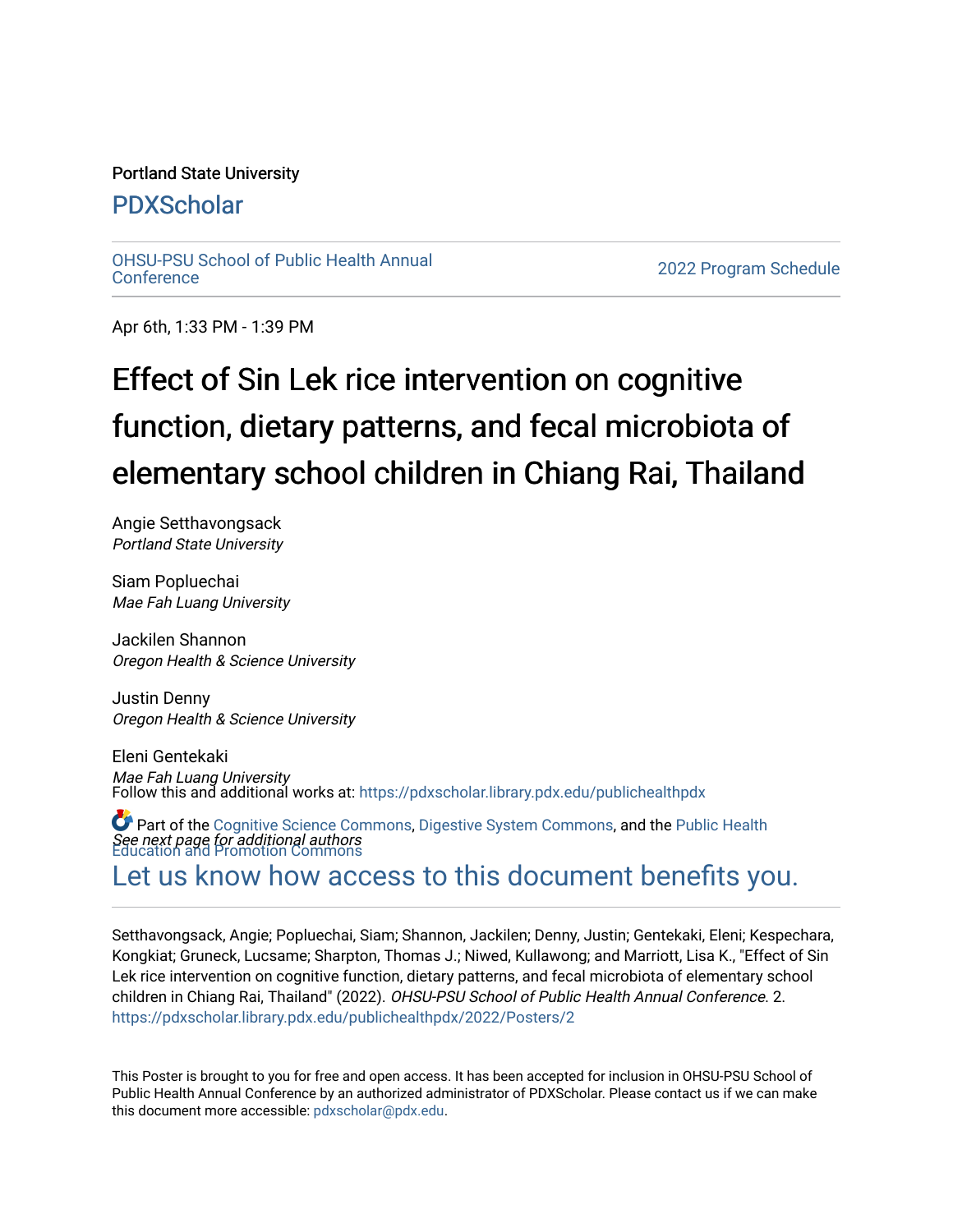### Presenter Information

Angie Setthavongsack, Siam Popluechai, Jackilen Shannon, Justin Denny, Eleni Gentekaki, Kongkiat Kespechara, Lucsame Gruneck, Thomas J. Sharpton, Kullawong Niwed, and Lisa K. Marriott